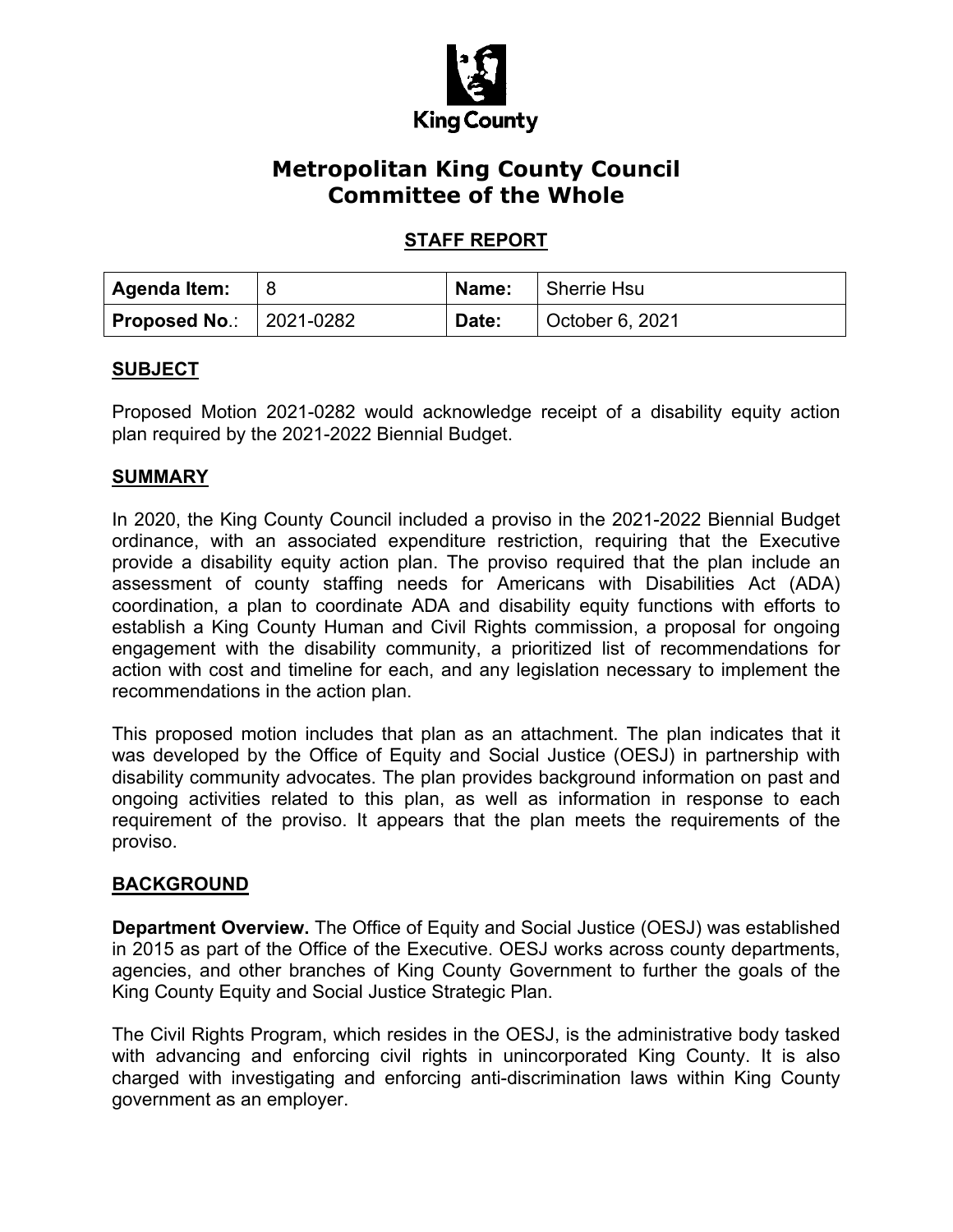**Legal Context.** The federal Americans with Disabilities Act (ADA) of 1990, amended by the ADA Amendments Act of 2008, prohibits discrimination based on disability in several areas. [1](#page-1-0) The ADA includes five titles; the plan calls out the following as pertinent:

*Title I,* covering employers with 15 or more employees, prohibits employers from discriminating against qualified individuals with disabilities in job application procedures, hiring, firing, advancement, compensation, job training, and other terms, conditions, and privileges of employment.[2](#page-1-1)

*Title II,* covering state and local government, prohibits public entities from discriminating against or excluding qualified individuals with disabilities from participation in its services, programs, or activities.<sup>[3](#page-1-2)</sup>

• *ADA Coordinator.* Under Title II, as a public entity with 50 or more employees, King County must designate at least one employee to coordinate ADA compliance. The coordinator is also responsible for investigating complaints of Title II violations. As of 2017, these duties are assigned to the Civil Rights Program within OESJ.

Additionally, Section 504 of the 1973 Rehabilitation Act prohibits discrimination against qualified individuals with disabilities regarding their participation in any program or activity receiving federal financial assistance.<sup>[4](#page-1-3)</sup>

**Advisory Committee.** King County Code (K.C.C.) 2.55.010 established the King County Section 504/ADA Advisory Committee, which is intended to serve as the advisory body to the Executive in developing strategies, systems, and guidelines to implement the 504/ADA workplan and monitoring affirmative action progress made in the employment of persons with disabilities in the County's workforce.<sup>[5](#page-1-4)</sup>

According to the plan, the Advisory Committee has been inactive for approximately 10 years. Executive staff indicate that the Advisory Committee was last active in 2006; did not meet in 2007, 2008, or 2009 due to lack of members; and ultimately went on inactive status.

**Korematsu Report and Ordinance 19047.** In early 2019, the Council commissioned the Seattle University School of Law Korematsu Center for Law and Equity to draft a report with recommendations to advance civil rights in King County, including approaches to restructure the current Civil Rights Commission.<sup>[6](#page-1-5)</sup>

In December 2019, Council adopted Ordinance 1904[7](#page-1-6), $<sup>7</sup>$  which would have created a</sup> new Human and Civil Rights Commission, decommissioned the existing King County Civil Rights Commission, and transferred the responsibilities and activities of the Civil

<span id="page-1-0"></span><sup>1</sup> 42 USC §12101, *et seq*.

<span id="page-1-1"></span><sup>2</sup> 42 USC §12111 - 12117

<span id="page-1-2"></span><sup>3</sup> 42 USC §12131 - 12165

<span id="page-1-3"></span><sup>4</sup> 29 USC §701, *et seq.* 

<span id="page-1-4"></span> $5$  K.C.C. 2.55.010

<span id="page-1-5"></span><sup>6</sup> King County - [File #: PO 2019-0477](https://mkcclegisearch.kingcounty.gov/LegislationDetail.aspx?ID=4223080&GUID=5EA195C2-5086-4985-89DD-06C886FFB3F5&Options=Advanced&Search=)

<span id="page-1-6"></span><sup>7</sup> King County - [File #: PO 2019-0477](https://mkcclegisearch.kingcounty.gov/LegislationDetail.aspx?ID=4223080&GUID=5EA195C2-5086-4985-89DD-06C886FFB3F5&Options=Advanced&Search=)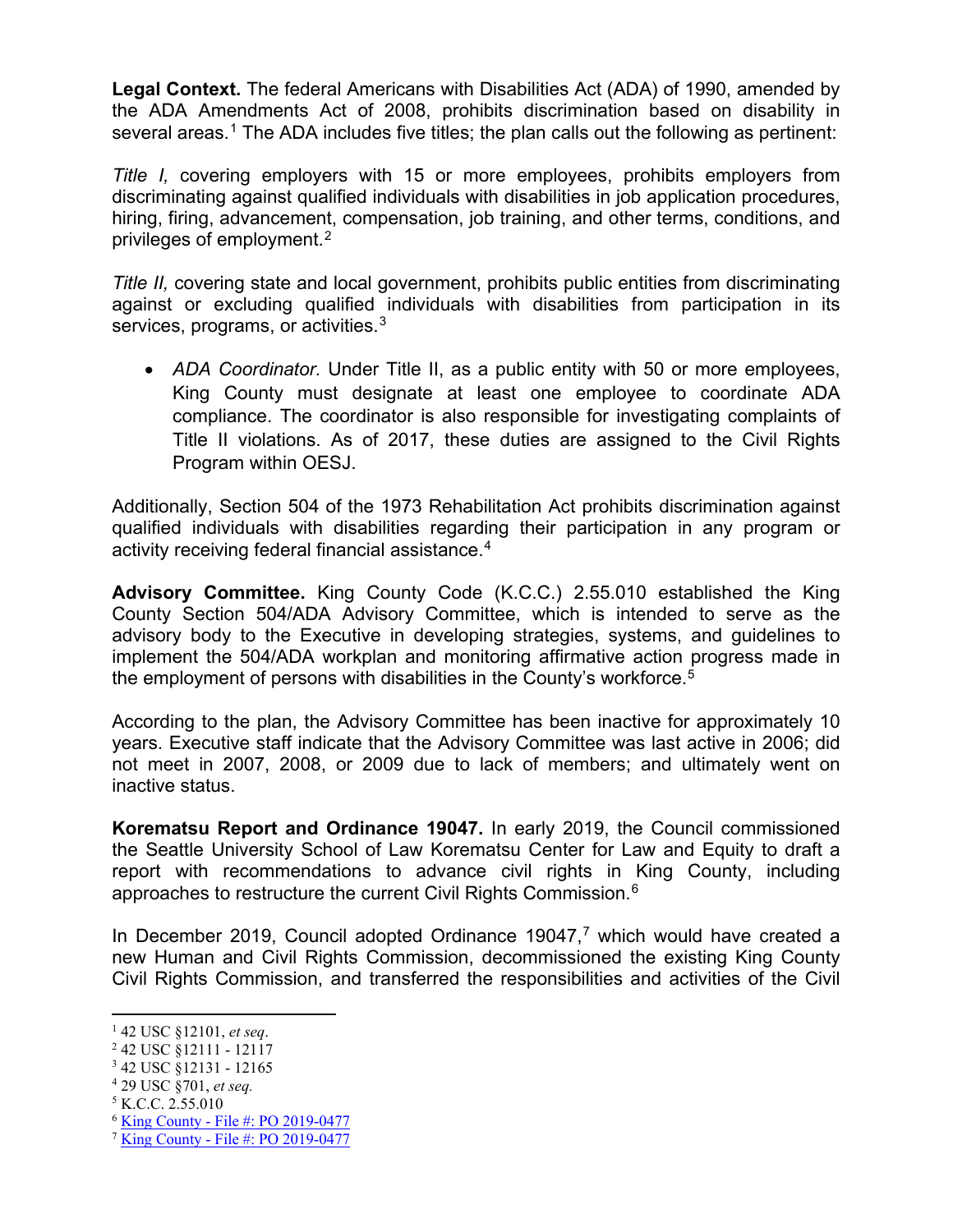Rights Program and the ADA Coordinator to the new commission. Under Ordinance 19047, the ordinance would have taken effect April 1, 2021 only if by that date:

- The Executive transmitted a status report on the status of the feasibility study by August 14, 2020;
- The Executive transmitted a feasibility study and recommendations establishing the human and civil rights commission, and motion approving the feasibility study by February 1, 2021; and
- A motion approving the feasibility study is passed by Council.

In March 2021, Proposed Motion 2021-0089 was introduced in Council and referred to the Law and Justice Committee to approve a feasibility study and recommendations regarding the human and civil rights commission. Proposed Motion 2021-0089 has not been adopted by the Council, and the time frame for Ordinance 19047 to take effect expired on April 1, 2021.

**Executive Disability Access Policy.** The Executive is using a liaison model with executive branch departments as outlined in the King County Disability Access Policy.<sup>[8](#page-2-0)</sup> Under this model, each executive department identifies at least one ADA liaison to work with OESJ to ensure uniformity and compliance with ADA requirements. According to the plan, this policy expired in early 2021 but remains the structure for the executive branch ADA work. Work is underway to update the policy; specific changes would be determined based on input from the internal liaison network.

According to Executive staff, "While specific changes are still being identified and assessed, one major change we are considering relates to the timelines outlined in the PER [King County Disability Access Policy]. The PER states that the ADA coordinator is to update and evaluate the County's self-evaluation every five years and review corrective action plans and transition plans for all departments every year. Based on our experiences and what we know of best practices in government-wide ADA compliance, such a timeline for an entity as large and complex as King County, is unrealistic. The County will need to undergo self-assessment and develop and implement transition/improvement plans that utilize a staggered approach."

Executive staff anticipate having a draft of this update by the end of Q1 in 2022.

**ADA Coordination.** OESJ conducted the first round of ADA liaison training for several County departments in April 2021.

In addition to the ADA liaison model, OESJ identified three areas for further analysis to ensure ADA compliance:

- County websites are designed and tested for accessibility to online information;
- Physical structures and buildings with public access are ADA compliant with physical barriers removed; and

<span id="page-2-0"></span><sup>&</sup>lt;sup>8</sup> King County Disability Access Policy: Access to Programs, Services, Activities and Physical Facilities by Qualified Individuals with Disabilities; document code PER 22-2-2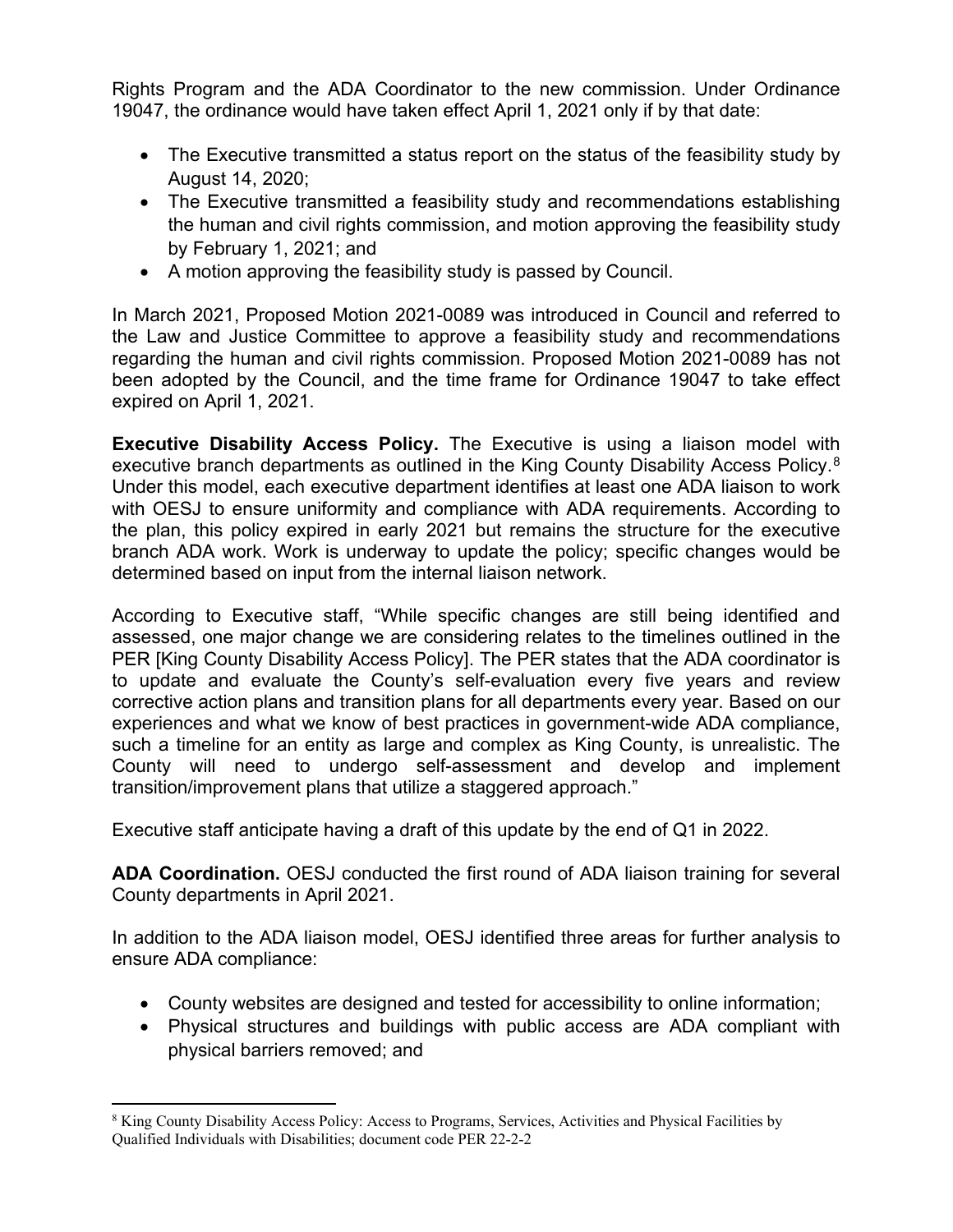• Standard County contract language is reviewed and revised as necessary to ensure alignment with federal anti-discrimination law and the ADA.

**Current Outreach.** In July 2020, OESJ met with leaders from the disability community to discuss ADA compliance and disability equity at King County.

On October 1, 2020, Executive Directors of the Alliance of People with disAbilities and The Arc of King County submitted a letter to King County leaders and report titled, "Still Left Out After 30 Years of the ADA: King County is Failing the Disability Community," signed by 38 organizations and over a hundred community members and leaders in the disability community. This report included concerns and recommendations from the disability community.

According to the plan, OESJ staff continue to meet with leaders on a bi-weekly basis and attend bi-weekly community gatherings of the King County Disability Consortium.

**2021-2022 Budget Proviso.** As part of the 2021-2022 biennial budget, the Council included a proviso, with an associated expenditure restriction, requiring the Executive to provide a disability equity action plan.

Proviso P1 in Section 19 of Ordinance 19210 provides that:

*Of this appropriation, \$125,000 shall not be expended or encumbered until the executive transmits a disability equity action plan and a motion that should acknowledge receipt of the action plan and a motion acknowledging receipt of the action plan is passed by the council. The motion should reference the subject matter, the proviso's ordinance number, ordinance section and proviso number in both the title and body of the motion.*

*The action plan shall be developed through an engagement and cocreation process with the disability community, and shall include, but not be limited to, the following:*

- *A. An assessment of county staffing needs for Americans with Disabilities Act ("ADA") coordination and disability equity functions and a recommendation for how those staffing needs will be met, either through the redeployment of existing FTE positions or through a proposal to add new FTE positions;*
- *B. A plan to coordinate ADA and disability equity functions with the efforts to establish a King County human and civil rights commission, based on the recommendations developed for the feasibility study required by Ordinance 19047;*
- *C. A proposal for ongoing engagement with the disability community in carrying out ADA coordination and disability equity functions;*
- *D. A prioritized list of recommendations for action, with a proposed cost and timeline for each, including, but not limited to, the following:*
	- *1. Coordination and enhancement of ADA functions, compliance and reporting in King County agencies;*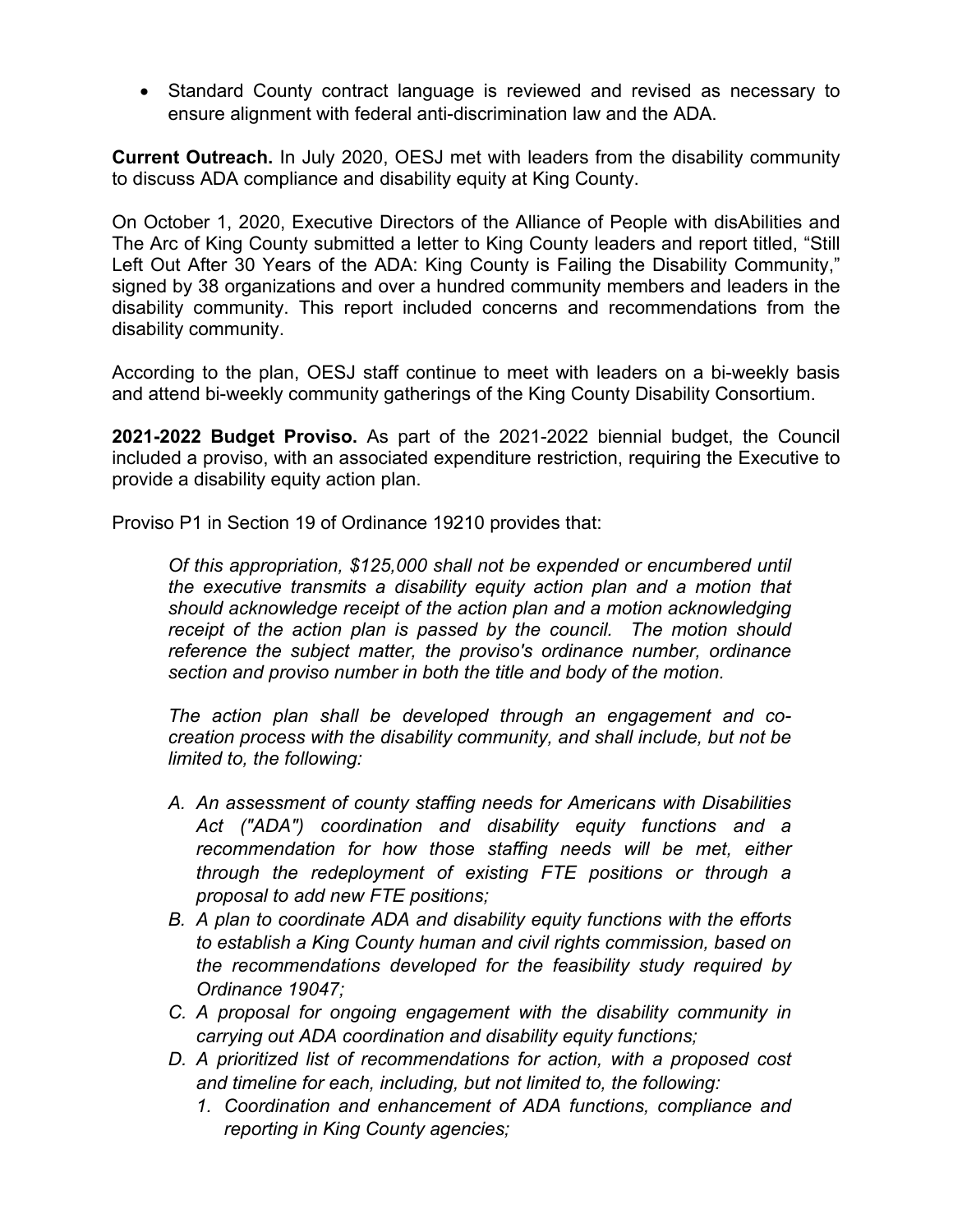- *2. A strategy to address disability equity in King County plans and policy documents, including a plan to examine the linkages of disability to the determinants of equity and to incorporate disability equity into the equity and social justice strategic plan;*
- *3. A summary of King County training programs that address disability equity and a strategy to provide additional opportunities for King County employees to receive disability equity training; and*
- *4. A review of disability equity practices within individual King County agencies based on the role of each agency; and*

*E. Any legislation necessary to implement the recommendations in the action plan.*

*The executive should electronically file the action plan and motion required by this proviso no later than May 27, 2021, with the clerk of the council, who shall retain an electronic copy and provide an electronic copy to all councilmembers, the council chief of staff and the lead staff for the committee of the whole, or its successor.*

*Expenditure Restrictions.* An expenditure restriction was included in the 2021-2022 biennial budget restricting \$125,000 of OESJ's appropriation for the action plan described in Proviso P1 of this section for King County's work related to ADA coordination and disability equity.[9](#page-4-0)

Additionally, the Council included an expenditure restriction giving authority to 1.0 FTE, without funding, for the action plan related to Proviso 1 of Section 19 for ADA coordination and disability equity.

On June 30, 2021 the Executive transmitted the motion in response to the above proviso. The disability equity action plan is attached to the motion and is analyzed below.

# **ANALYSIS**

The proviso asked that the disability equity action plan respond to the following requirements. The plan provides data for executive branch departments and offices only. According to Executive staff, data from the Sheriff's Office was not included in this plan.

**A. An assessment of county staffing needs for Americans with Disabilities Act ("ADA") coordination and disability equity functions and a recommendation for how those staffing needs will be met, either through the redeployment of existing FTE positions or through a proposal to add new FTE positions.**

The plan outlines ADA-associated staffing across the executive branch, including position, department, and functions. There are currently eight existing ADA full time equivalent (FTE) and two term limited temporary (TLT) positions located across

<span id="page-4-0"></span><sup>9</sup> Ordinance 19210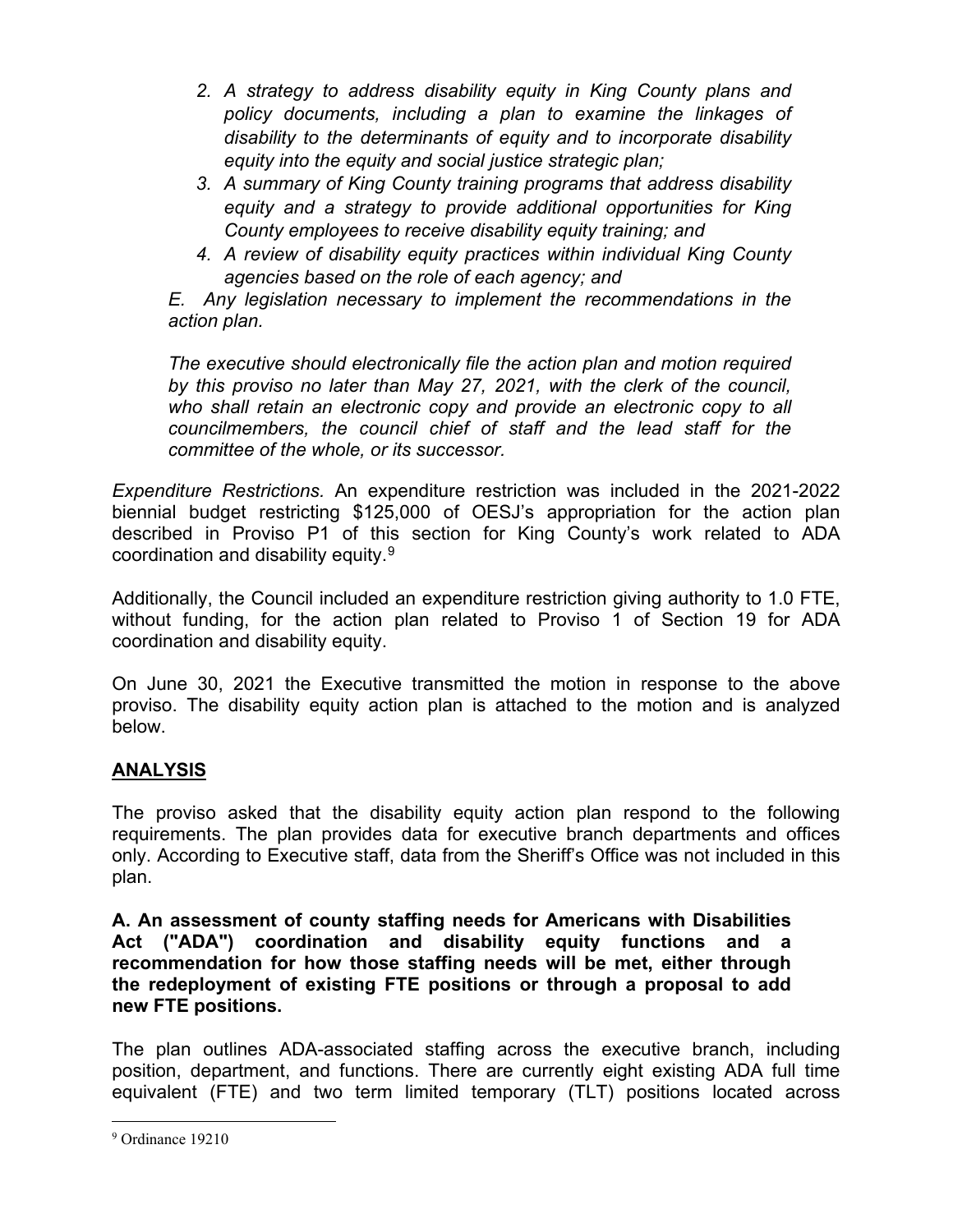executive branch departments and offices, not including departmental staff detailed to supporting ADA work as part of existing bodies of work:

- Equity and Civil Rights Manager (1.0 FTE)
- Civil Rights Program Manager (1.0 FTE)
- Disability and Leaves Services (5.0 FTE)
- ADA Services Administrator (1.0 FTE)
- National Association of County and City Health Officials (NACCHO) Disability Specialist (1.0 TLT)<sup>[10](#page-5-0)</sup>
- Disability Action Plan Position (1.0 TLT)

The plan recommends adding two additional FTE ADA coordinators and converting one grant funded TLT disability specialist to a county-funded FTE.

#### **B. A plan to coordinate ADA and disability equity functions with the efforts to establish a King County human and civil rights commission, based on the recommendations developed for the feasibility study required by Ordinance 19047.**

Ordinance 19047, adopted by Council on December 11, 2019, would have created a new Human and Civil Rights Commission that would have assumed the current ADArelated responsibilities of OESJ's Civil Rights Program. The time frame for this ordinance to take effect expired in April 2021.

Therefore, the plan indicates that coordination with the proposed Commission is not applicable and is not addressed in the plan.

### **C. A proposal for ongoing engagement with the disability community in carrying out ADA coordination and disability equity functions.**

**D. A prioritized list of recommendations for action, with a proposed cost and timeline for each, including, but not limited to, the following:**

- **1. Coordination and enhancement of ADA functions, compliance and reporting in King County agencies;**
- **2. A strategy to address disability equity in King County plans and policy documents, including a plan to examine the linkages of disability to the determinants of equity and to incorporate disability equity into the equity and social justice strategic plan;**
- **3. A summary of King County training programs that address disability equity and a strategy to provide additional opportunities for King County employees to receive disability equity training; and**

<span id="page-5-0"></span><sup>&</sup>lt;sup>10</sup> Public Health – Seattle & King County received a grant award of \$83,000 from the National Association of County and City Health Officials (NACCHO) for funding to support a disability specialist through June 2022. This position focuses on assisting people with disabilities with emergent planning, mitigation, and recovery efforts related the COVID-19 crisis. OESJ is funding this position through the end of 2022, using \$25,000 in funds from the OESJ expenditure restriction.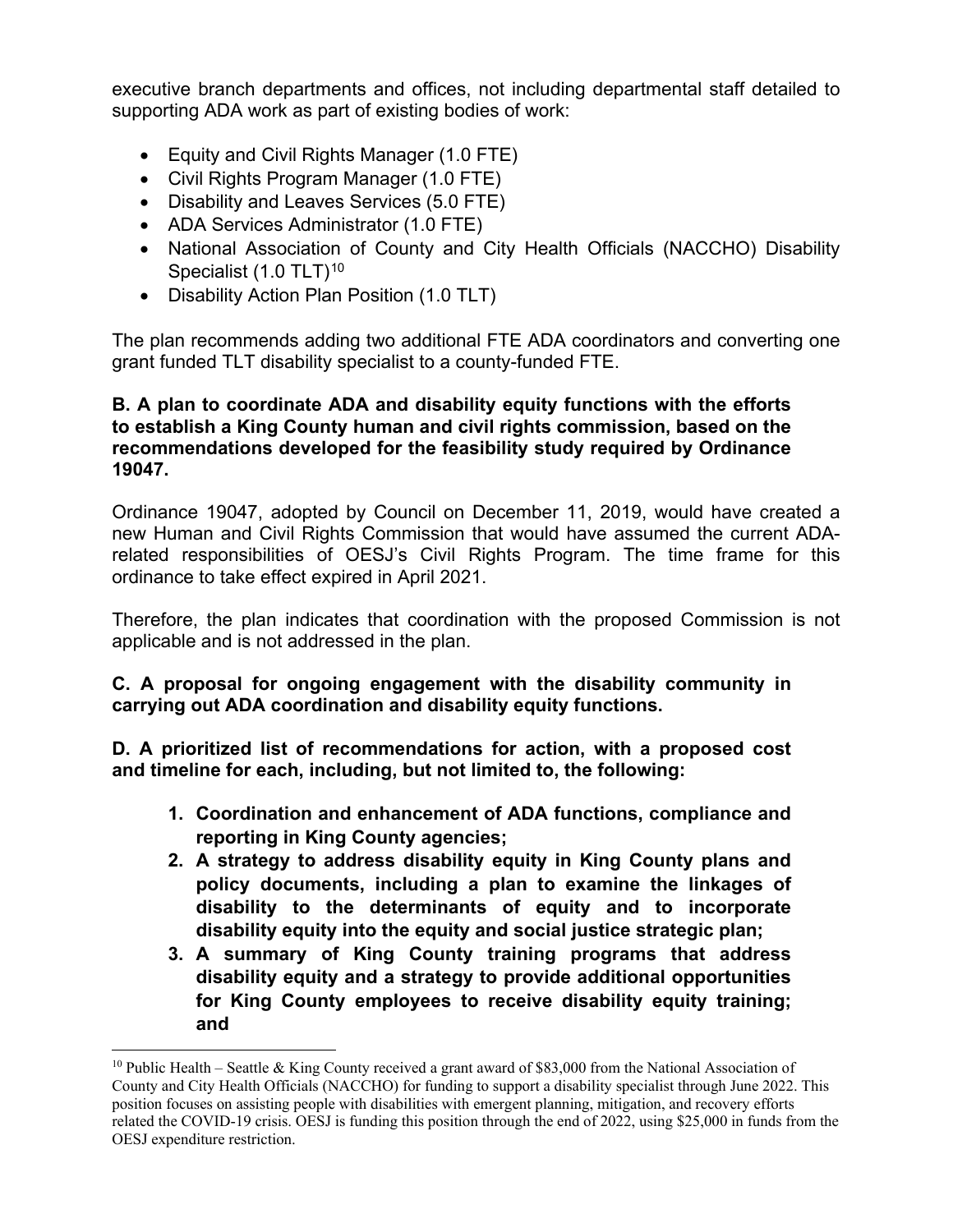### **4. A review of disability equity practices within individual King County agencies based on the role of each agency.**

Responses to proviso requirements C and D were jointly addressed in a shared section in the disability equity action plan. The plan notes that this is because the proposal for ongoing community engagement is also a recommendation.

*Community outreach.* Outreach to disability community advocates resulted in their recommendation that the County reactivate its Section 504/ADA Advisory Committee with an updated scope. Currently, the County does not have an active body or commission specifically designed for and focusing on people with disabilities.

According to the plan:

- Community members and disability advocates recommended that K.C.C. 2.55.010 be amended to formalize the purpose of the Committee to advance disability justice and equity, and not just address legal compliance matters.
- Community advocates noted the need for data informed policies to improve social and health outcomes for people with disabilities, but that data on this community is lacking. Community partners suggested utilizing funds allocated to this work by the expenditure restriction to support research and consulting to connect the needs of the disability community to the social determinants of health.
- Developing potential code amendments would require further community engagement that could not be undertaken in the given timeframe to complete this proviso response due to COVID-19 challenges.
- OESJ would continue to meet regularly and partner with advocates and community leaders to co-create approaches that address these needs.

*Prioritized list of recommendations.* This plan's seven recommendations are summarized below, along with estimated timeframes and cost projections. The plan indicates that timeframes and cost projections are based on staffing capacity, existing bodies of work and deliverables, COVID-19 impacts and recovery, and community participation; and estimates are subject to change. <sup>[11](#page-6-0)</sup>

<span id="page-6-0"></span><sup>&</sup>lt;sup>11</sup> The plan notes that the Office of Performance, Strategy, and Budget has reviewed the financial information provided.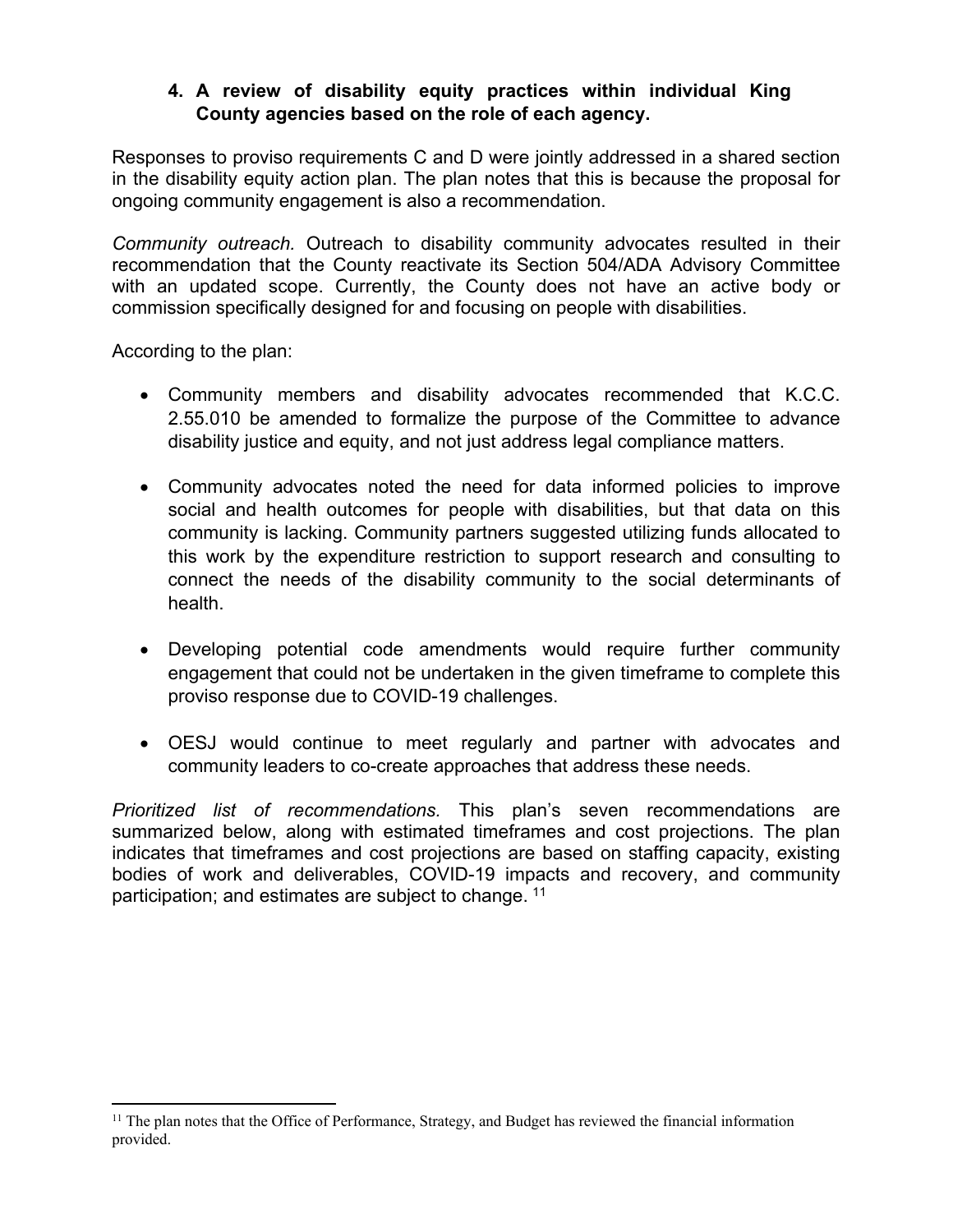| <b>Plan Recommendation</b>                                                                                         | <b>Cost Estimate</b>                                                                                           | <b>Timeline Estimate</b>                                                                                                                                                                                                                                                                               |
|--------------------------------------------------------------------------------------------------------------------|----------------------------------------------------------------------------------------------------------------|--------------------------------------------------------------------------------------------------------------------------------------------------------------------------------------------------------------------------------------------------------------------------------------------------------|
| 1.) Continue development,<br>utilization, and support of<br>internal liaison network                               | <b>Currently supported</b><br>by existing funds and<br>FTE; requires<br>additional FTE and<br>funding          | Underway; all County agencies,<br>departments, branches complete<br>self-assessments and implement<br>improvement and transition plans<br>within five years                                                                                                                                            |
| 2.) Continue to utilize<br>disability equity consultant<br>for review of internal county<br>policies and practices | \$65,000 in existing<br>funds from OESJ<br>restricted<br>expenditure amount                                    | Underway; consultant selected;<br>work expected to complete by Q4<br>2021                                                                                                                                                                                                                              |
| 3.) Fund two FTE ADA<br><b>Coordinator positions</b>                                                               | \$121,500 annually<br>per person                                                                               | Request to be included in 2021<br>mid-biennium budget update                                                                                                                                                                                                                                           |
| 4.) Establish interbranch<br>workgroup in collaboration<br>with legislative and judicial<br>branches               | Existing funds and<br>FTE; requires<br>additional FTE and<br>funding                                           | Q1 2022 launch group                                                                                                                                                                                                                                                                                   |
| 5.) Reactivate Section<br>504/ADA Advisory<br>Committee                                                            | \$30,000 in existing<br>funds from OESJ<br>restricted<br>expenditure amount                                    | Q4 2021 begin work to develop<br>potential amendments;<br>Q1-2 2022 develop potential<br>appointee candidate list;<br>Q3 2022 transmit proposed<br>legislation to Council;<br>Q4 2022 complete appointment<br>process and convene first meeting<br>(pending Council action on<br>proposed legislation) |
| 6.) Create and fund<br>disability specialist FTE<br>when funding for NACCHO<br>grant ends                          | \$121,500 annually to<br>fund FTE; \$25,000 in<br>existing funds from<br><b>OESJ</b> restricted<br>expenditure | $\overline{Q4}$ 2022; may be proposed as<br>funded FTE in 2023-2024<br>proposed budget                                                                                                                                                                                                                 |
| 7.) Establish affinity group<br>for county employees with<br>disabilities                                          | \$5,000 in existing<br>funds from OESJ<br>restricted<br>expenditure                                            | Q4 2021                                                                                                                                                                                                                                                                                                |

## **Table 1: Executive Recommendations**

## **E. Any legislation necessary to implement the recommendations in the action plan.**

The plan indicates that appropriation legislation is needed for recommendations three and six:

• Recommendation three calls for funding 2.0 FTE positions, each at \$121,500 annually. One of these positions (1.0 FTE) was established but not funded in the 2021-2022 budget. According to Executive staff, a request to fund 2.0 FTE is expected be included in the 2021 (2<sup>nd</sup> Omnibus) mid-biennial budget